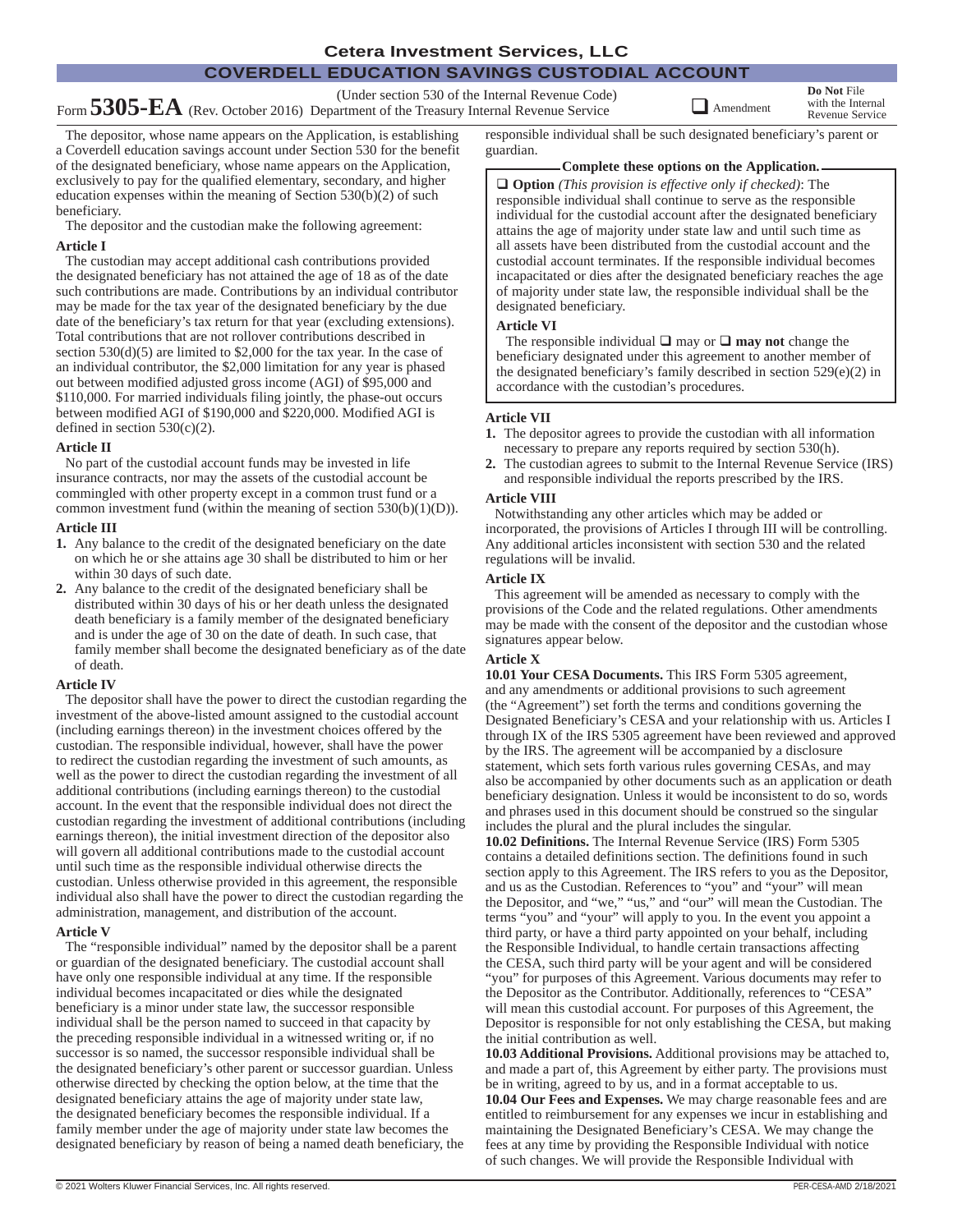fee disclosures and policies. Fees may be deducted directly from the CESA assets, and/or billed separately to the Designated Beneficiary. The payment of fees has no effect on your contributions. Additionally, we have the right to liquidate the CESA assets to pay such fees and expenses. If the Responsible Individual does not direct us on the liquidation we will liquidate the assets of our choice, and will not be responsible for any losses or claims that may arise out of the liquidation. **10.05 Amendments.** We may amend the CESA in any respect, and at any time including retroactively, to comply with applicable laws governing CESA and the corresponding regulations. Any other amendments shall require the Responsible Individual's consent, by action or no action, and will be preceded by written notice to the Responsible Individual. In certain instances the governing law or our policies may require us to secure your or the Responsible Individual's written consent before an amendment can be applied to the CESA. Unless otherwise required, you and the Responsible Individual are deemed to automatically consent to an amendment, which means that a written approval is not required for the amendment to apply to the CESA. If you or the Responsible Individual wants to withhold consent to an amendment we must receive a written objection within 30 days of the receipt date of the amendment.

**10.06 Notice and Delivery.** Any notice mailed to the Responsible Individual will be deemed delivered and received by the Responsible Individual five days after the postmark date. This fifth day following the postmark is the receipt date. Notices will be mailed to the last address we have in our records. The Responsible Individual is responsible for ensuring that we have the proper mailing address. Upon the Responsible Individual's consent, we may provide him or her with notice in a delivery format other than by mail. Such formats may include various electronic deliveries. Any notice, including terminations, change in personal information, or contributions, mailed to us will be deemed delivered when actually received by us. All notices must be in writing unless our policies and procedures provide for oral notices.

**10.07 Applicable Laws.** This Agreement will be construed and interpreted in accordance with the laws of, and venued in, our state of domicile.

**10.08 Disqualifying Provisions.** Any provision of this Agreement that would disqualify the CESA will be disregarded to the extent necessary to maintain the account as a CESA.

**10.09 Interpretation.** If any question arises as to the meaning of any provision of this Agreement, then we shall be authorized to interpret any such provision, and our interpretation will be binding upon all parties. **10.10 Representations and Indemnity.** You and the Responsible Individual represent that any information you, the Responsible Individual, and/or any agents provide to us is accurate and complete, and that your or the Responsible Individual's actions comply with this Agreement and applicable laws governing CESAs. You and the Responsible Individual understand that we will rely on the information provided by you, and that we have no duty to inquire about or investigate such information. We are not responsible for any losses or expenses that may result from your or the Responsible Individual's information, direction, or actions, including your failure to act. You and the Responsible Individual agree to hold us harmless, to indemnify, and to defend us against any and all actions or claims arising from, and liabilities and losses incurred by reason of your or the Responsible Individual's information, direction, or actions. Additionally, you and the Responsible Individual represent that it is your responsibility to seek the guidance of a tax or legal professional for CESA issues.

We are not responsible for determining whether CESA contributions or distributions comply with this Agreement and/or the federal laws governing CESAs. We are not responsible for any taxes, judgments, penalties, or expenses incurred in connection with this CESA, or any losses that are a result of events beyond our control. We have no responsibility to process transactions in our normal course of business until after we have received appropriate direction and documentation. We are not responsible for interpreting or directing death beneficiary designations or divisions, court orders, penalty exception determinations, or other similar circumstances.

If the Designated Beneficiary dies before taking a full distribution from the CESA, and no appropriate death beneficiary has been named to inherit the CESA assets, the Responsible Individual must ensure that all remaining CESA assets are distributed to the Designated Beneficiary's estate within 30 days following the date of the Designated Beneficiary's death.

#### **10.11 Designated Beneficiary as Responsible Individual.** Unless

you, in your capacity as the Depositor, elect in writing otherwise in the Application or establishment documents, the Designated Beneficiary will serve as the Responsible Individual for this CESA after the Designated Beneficiary attains the age of majority under the applicable state law, and until such time as all of the CESA assets have been withdrawn from this CESA, and/or the CESA is terminated by the Responsible Individual or us. If the Responsible Individual becomes incapacitated or dies after the Designated Beneficiary reaches the age of majority under applicable state law, the Responsible Individual will be the Designated Beneficiary unless a successor responsible individual has been named.

**10.12 Change of Designated Beneficiary.** Unless you, in your capacity as the Depositor, elect in writing otherwise in the Application or establishment documents, the Responsible Individual can change the Designated Beneficiary of this CESA to another family member of the Designated Beneficiary as described in Section 529(e)(2) of the Internal Revenue Code. We may require the Responsible Individual to provide information and documentation in a format acceptable to us before we will process any beneficiary designation change.

**10.13 Investment of CESA Assets.** This CESA is being offered in conjunction with broker-dealers affiliated with us. The investment services and options are provided by those affiliated broker-dealers. Your investment account will be held by Pershing, LLC.

Your broker-dealer will provide you with information regarding the self-directed investment options available to you, including nondeposit investments such as annuities, mutual funds, stocks, bonds and government, municipal and U.S. Treasury securities. Deposit investments may also be available, including savings, share and/or money market accounts, and certificates of deposit. These investments are subject to investment risks, including possible loss of the principal amount invested.

Contributions will be invested by your broker-dealer in accordance with your instructions. If you fail to provide instructions, we will either return the contribution to your employer or hold all or part of it. We are not responsible for any losses you may incur by failing to provide appropriate investment directions to your broker-dealer. Your investments will generally be registered in our name or in Pershing or its nominee's name for the benefit of your CESA.

Based on our policies and those of your broker-dealer, we may allow you to delegate investment responsibility to your agent. You are solely responsible for the actions of your agent, as neither we nor your brokerdealer will monitor your agent's actions. We are not responsible for the suitability of your investments.

Certain investment fees may be charged to your CESA and cannot be paid by you. In those instances, we, your broker-dealer and/or Pershing may liquidate your investments to pay these fees and expenses, federal tax levies or other assessments on your CESA. If you do not give us, your broker-dealer or Pershing direction regarding which investments to liquidate, the investments to liquidate will be chosen by us, your brokerdealer or Pershing.

**10.14 Distributions**. Withdrawal requests must be in a format acceptable to us, and/or on forms provided by us. We may require the Responsible Individual to elect a distribution reason, provide documentation, and provide a proper tax identification number, before we process a distribution. The withdrawals may be subject to taxes and penalties. Distributions will be in cash based on our policies.

**10.15 Cash or In-Kind Contributions.** We may or may not accept transfers, rollovers, and other similar contributions in cash or in-kind from other CESAs. Prior to completing such transactions we may require that the Responsible Individual provide certain information in a format acceptable to us In-kind contributions will be valued according to our policies and procedures at the time of the contribution.

**10.16 Reports and Records.** We will maintain the records necessary for IRS reporting on this CESA. Required reports will be provided to the Designated Beneficiary, or in some instances the Responsible Individual, and the IRS. If the Responsible Individual believes that a report is inaccurate or incomplete he/she must notify us in writing within 30 days following the receipt date. The investments may require additional state and federal reporting.

**10.17 Termination.** The Responsible Individual may terminate this Agreement, without our consent by providing us with a written notice of termination. A termination and the resulting distribution or transfer will be processed and completed as soon as administratively feasible following the receipt of proper notice. At the time of termination we may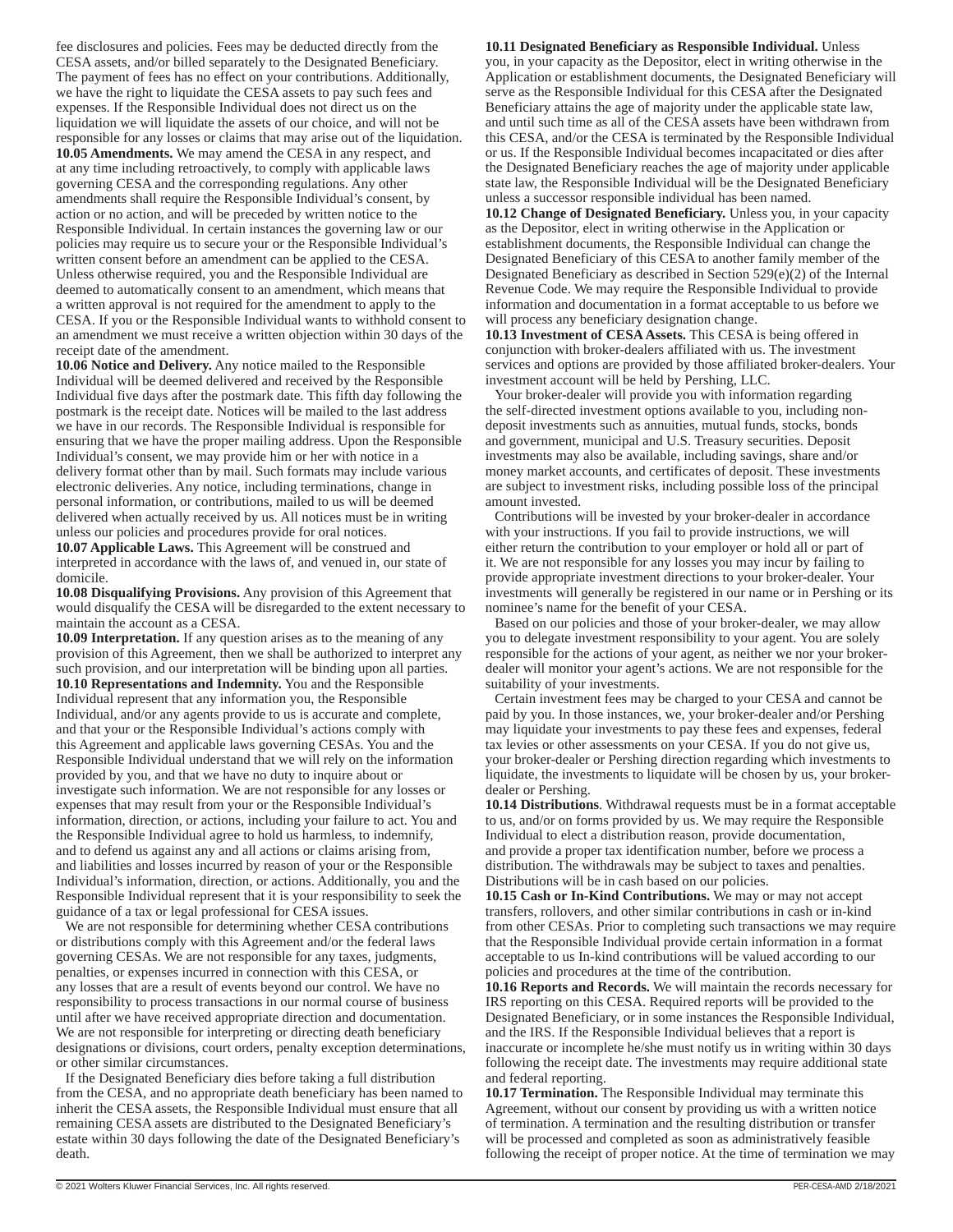hold back or reserve the sum necessary to cover any fees and expenses, taxes, or investment penalties.

**10.18 Our Resignation.** We can resign at any time by providing the Responsible Individual with 30 days written notice prior to the resignation date, or within five days of our receipt of the Responsible Individual's written objection to an amendment. In the event you or the Responsible Individual materially breach this Agreement, we can terminate this Agreement by providing the Responsible Individual with five days prior written notice. Upon our resignation, the Responsible Individual must appoint a qualified successor custodian or trustee. The CESA assets will be transferred to the successor custodian or trustee once we have received appropriate direction. Transfers will be completed within a reasonable time following our resignation notice and the payment of your remaining fees or expenses. We reserve the right to hold back or reserve CESA assets to pay any remaining fees or expenses. If the Responsible Individual fails to provide us with acceptable transfer direction within 30 days from the date of the notice, we can transfer the assets to a successor custodian or trustee of our choice or liquidate the assets and distribute them to him/her in cash.

**10.19 Successor Organization.** If we merge with, purchase, or are acquired by, another organization, such organization, if qualified, may automatically become the successor custodian or trustee of the CESA. **10.20 Arbitration Clause. THIS AGREEMENT CONTAINS A PREDISPUTE ARBITRATION CLAUSE. BY SIGNING AN ARBITRATION AGREEMENT THE PARTIES AGREE AS FOLLOWS:**

- (A) ALL PARTIES TO THIS AGREEMENT ARE GIVING UP THE RIGHT TO SUE EACH OTHER IN COURT, INCLUDING THE RIGHT TO A TRIAL BY JURY, EXCEPT AS PROVIDED BY THE RULES OF THE ARBITRATION FORUM IN WHICH A CLAIM IS FILED.
- (B) ARBITRATION AWARDS ARE GENERALLY FINAL AND BINDING; A PARTY'S ABILITY TO HAVE A COURT REVERSE OR MODIFY AN ARBITRATION AWARD IS VERY LIMITED.
- (C) THE ABILITY OF THE PARTIES TO OBTAIN DOCUMENTS, WITNESS STATEMENTS AND OTHER DISCOVERY IS GENERALLY MORE LIMITED IN ARBITRATION THAN IN COURT PROCEEDINGS.
- (D) THE ARBITRATORS DO NOT HAVE TO EXPLAIN THE REASON(S) FOR THEIR AWARD UNLESS, IN AN ELIGIBLE CASE, A JOINT REQUEST FOR AN EXPLAINED DECISION

## **General Instructions**

*Section references are to the Internal Revenue Code unless otherwise noted.*

#### **Purpose of Form**

Form 5305-EA is a model custodial account agreement that meets the requirements of section 530(b)(1) and has been pre-approved by the IRS. A Coverdell education savings account (ESA) is established after the form is fully executed by both the depositor and the custodian. This account must be created in the United States for the exclusive purpose of paying the qualified elementary, secondary, and higher education expenses of the designated beneficiary.

If the model account is a trust account, see **Form 5305-E**, Coverdell Education Savings Trust Account.

**Do not** file Form 5305-EA with the IRS. Instead, the depositor must keep the completed form in its records.

#### **Definitions**

**Custodian.** The custodian must be a bank or savings and loan association, as defined in Section  $408(n)$ , or any person who has the approval of the IRS to act as custodian. Any person who may serve as a custodian of a traditional IRA may serve as the custodian of a Coverdell ESA.

**Depositor.** The depositor is the person who establishes the custodial account.

**IRS FORM 5305-EA INSTRUCTIONS**

**Designated Beneficiary.** The designated beneficiary is the individual on whose behalf the custodial account has been established.

**Family Member.** Family members of the designated beneficiary include his or her spouse, child, grandchild, sibling, parent, niece or nephew, son-in-law, daughter-in-law, fatherin-law, mother-in-law, brother-in-law, or sisterin-law, and the spouse of any such individual. A first cousin, but not his or her spouse, is also a "family member."

**Responsible Individual.** The responsible individual, generally, is a parent or guardian of the designated beneficiary. However, under certain circumstances, the responsible individual may be the designated beneficiary.

#### **Identification Numbers**

The depositor's and designated beneficiary's social security numbers will serve as their identification numbers. If the depositor is a nonresident alien and does not have an identification number, write "Foreign" on the return for which is filed to report the depositor's information. The designated beneficiary's social security number is the identification number of his or her Coverdell ESA. If the designated beneficiary is a nonresident alien, the designated beneficiary's

HAS BEEN SUBMITTED BY ALL PARTIES TO THE PANEL AT LEAST 2O DAYS PRIOR TO THE FIRST SCHEDULED HEARING DATE.

- (E) THE PANEL OF ARBITRATORS WILL TYPICALLY INCLUDE A MINORITY OF ARBITRATORS WHO WERE OR ARE AFFILIATED WITH THE SECURITIES INDUSTRY.
- (F) THE RULES OF SOME ARBITRATION FORUMS MAY IMPOSE TIME LIMITS FOR BRINGING A CLAIM IN ARBITRATION. IN SOME CASES, A CLAIM THAT IS INELIGIBLE FOR ARBITRATION MAY BE BROUGHT IN **COURT**

(G) THE RULES OF THE ARBITRATION FORUM IN WHICH THE CLAIM IS FILED, AND ANY AMENDMENTS THERETO, SHALL BE INCORPORATED INTO THIS AGREEMENT. YOU AGREE THAT ANY DISPUTE BETWEEN YOU AND US ARISING OUT OF THIS AGREEMENT SHALL BE SUBMITTED TO ARBITRATION CONDUCTED UNDER THE THEN APPLICABLE PROVISIONS OF THE CODE OF ARBITRATION PROCEDURE OF FINRA. ARBITRATION MUST BE COMMENCED WITHIN THE APPLICABLE STATUTE OF LIMITATIONS. THE ARBITRATION AWARD SHALL BE FINAL AND JUDGMENT MAY BE ENTERED ON THE AWARD IN ANY COURT, STATE OR FEDERAL, HAVING JURISDICTION.

NO PERSON SHALL BRING A PUTATIVE OR CERTIFIED CLASS ACTION TO ARBITRATION, NOR SEEK TO ENFORCE ANY PRE-DISPUTE ARBITRATION AGREEMENT AGAINST ANY PERSON WHO HAS INITIATED IN COURT A PUTATIVE CLASS ACTION; OR WHO IS A MEMBER OF A PUTATIVE CLASS WHO HAS NOT OPTED OUT OF THE CLASS WITH RESPECT TO ANY CLAIMS ENCOMPASSED BY THE PUTATIVE CLASS ACTION UNTIL: (I) THE CLASS CERTIFICATION IS DENIED; OR (II) THE CLASS IS DECERTIFIED; OR (III) THE CUSTOMER IS EXCLUDED FROM THE CLASS BY THE COURT. SUCH FORBEARANCE TO ENFORCE AN AGREEMENT TO ARBITRATE SHALL NOT CONSTITUTE A WAIVER OF ANY RIGHTS UNDER THIS AGREEMENT EXCEPT TO THE EXTENT STATED HEREIN.

> individual taxpayer identification number is the identification number of his or her Coverdell ESA. An employer identification number (EIN) is required only for a Coverdell ESA for which a return is filed to report unrelated business income. An EIN is required for a common fund created for Coverdell ESAs.

## **Specific Instructions**

**Note:** *The age limitation restricting contributions, distributions, rollover contributions, and change of beneficiary are waived for a designated beneficiary with special needs.*

**Article X.** Article X and any that follow may incorporate additional provisions that are agreed to by the depositor and custodian to complete the agreement. They may include, for example, provisions relating to: definitions, investment powers, voting rights, exculpatory provisions, amendment and termination, removal of the custodian, custodian's fees, state law requirements, treatment of excess contributions, and prohibited transactions with the depositor, designated beneficiary, or responsible individual, etc. Attach additional pages as necessary.

**Optional provisions in Article V and Article VI.** Form 5305-EA may be reproduced in a manner that provides only those optional provisions offered by the custodian.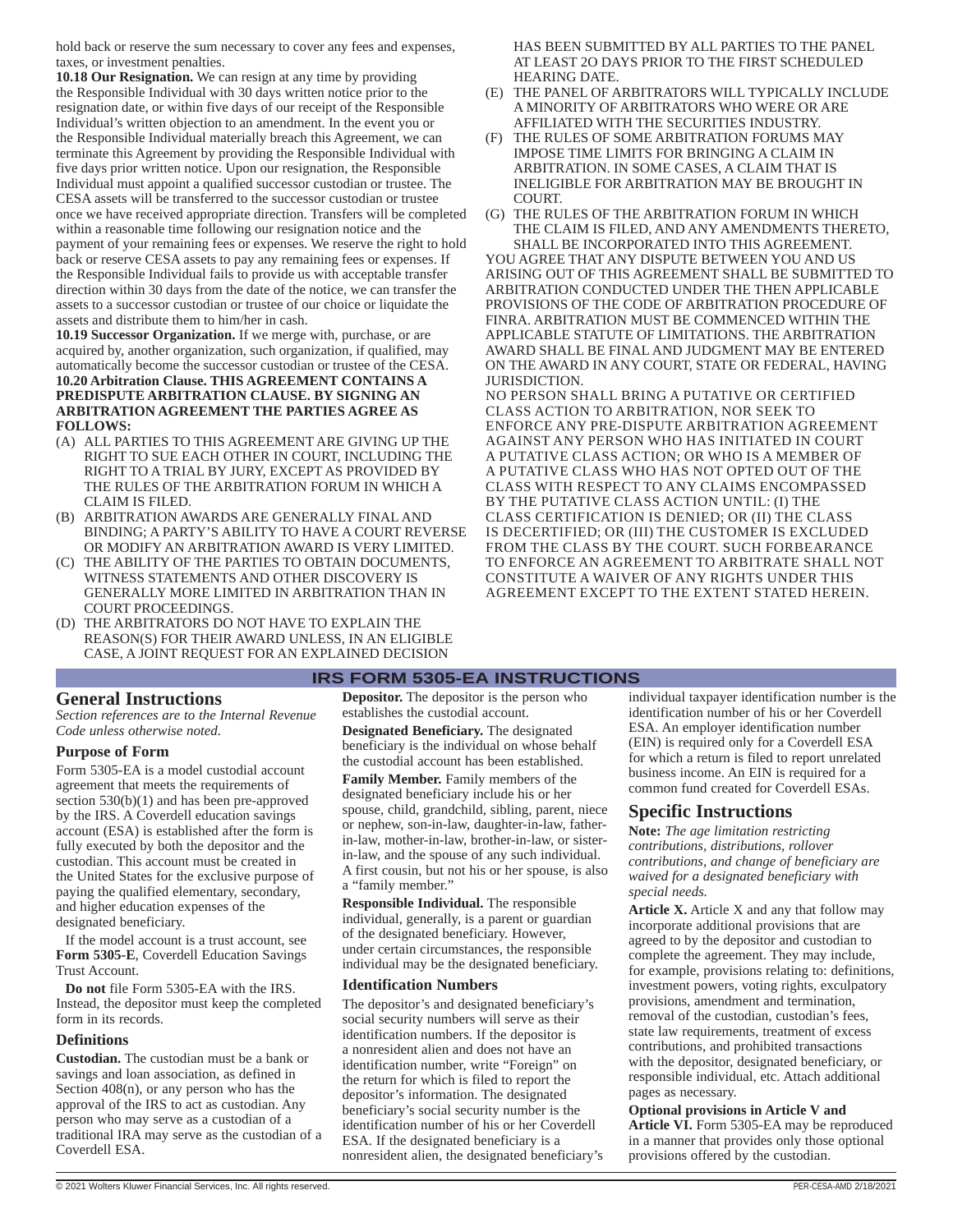## **COVERDELL EDUCATION SAVINGS ACCOUNT (CESA) DISCLOSURE STATEMENT**

**This Disclosure Statement and Additional Guidance.** This Disclosure Statement provides you with a summary of the federal laws governing CESAs. It is important to seek the guidance of a tax or legal professional before completing any CESA establishment documents. The first reference for questions concerning CESAs should be the documents you received at the time the CESA was created or amended. Those documents include an Internal Revenue Service (IRS) Form 5305-E or EA agreement, any additional provisions or amendments to such document, application, and this Disclosure Statement. For more information, refer to IRS Publication 970, *Tax Benefits for Higher Education,* IRS Publication 553, *Highlights of Tax Changes,* IRS Notice 97-60 and its successor, your local IRS office, or the IRS's website at www.irs.gov. This Disclosure Statement provides answers to common questions concerning CESAs.

**What is a Coverdell Education Savings Account (CESA)?** The Coverdell Education Savings Account (CESA), previously known as an Education IRA, is a nondeductible account that features federal income tax-free and penalty tax-free withdrawals for a child's eligible education expenses. Specifically, a CESA is a trust or custodial account that is created or organized in the United States exclusively for the purpose of paying the qualified elementary, secondary, and higher education expenses of the designated beneficiary of a CESA.

**For whom may a CESA be established?** Internal Revenue Code (IRC) Section  $530(b)(1)(A)(ii)$  states that a CESA may not be established for any child after the date he/she attains the age of 18. The child is referred to as the Designated Beneficiary. The age 18 restriction does not apply to children with special needs as defined by the Secretary of the Treasury.

**Where may a CESA be opened or established?** A CESA may be opened or established with any bank, savings and loan, credit union, or other organization that has been approved to serve as a non-bank trustee or custodian of an individual retirement account (IRA), if such organization is offering CESAs.

**Who may establish and contribute to a CESA?** Any individual or entity, including a corporation or tax-exempt organizations, may establish and contribute to a CESA on behalf of a Designated Beneficiary. An individual may have the amount of his/her eligible contribution reduced if his/her income exceeds certain levels. There are income restrictions on contributing individuals. The contributing individual or entity is referred to as a "depositor" or a "grantor" in the IRS Forms 5305 agreements. For purposes of this Disclosure Statement, such individual or entity is referred to as the Contributor. There is no requirement that a relationship exist between the Contributor and the Designated Beneficiary. A Contributor may even be the Responsible Individual if he/she is the parent or legal guardian of the Designated Beneficiary. A Designated Beneficiary may even act as a Contributor to his/her own CESA. There is no restriction on the number of CESAs that a Contributor may contribute to, or that may be maintained for a Designated Beneficiary.

**What are the income restrictions that apply to Contributors who are individuals?** For an individual, the allowable CESA contributions depend on his/her modified adjusted gross income (MAGI), as defined by the IRS in its various federal income tax return instructions. Essentially, the more income an individual has, the less he/she may contribute to a CESA. An individual may contribute up to \$2,000 to any number of CESAs if the individual's MAGI for the taxable year is no more than \$95,000 [\$190,000 for married individuals filing a joint federal income tax return ("married filers")]. The \$2,000 maximum contribution per Designated Beneficiary is gradually reduced for an individual with MAGI between \$95,000 and \$110,000 (\$190,000 and \$220,000 for married filers). An individual with MAGI of \$110,000 or more (\$220,000 or more for married filers) cannot make contributions to any Designated Beneficiary's CESA.

**Who is responsible for the administration and maintenance of the CESA on behalf of the Designated Beneficiary?** The Designated Beneficiary's parent or legal guardian is named as the Responsible

Individual, which means that he/she has control over the CESA and its assets until the Designated Beneficiary reaches the age of majority under state law, or in many cases, until the CESA assets are fully distributed and the CESA agreement is terminated. The CESA establishment agreement provides the Contributor with the option of electing to have the Responsible Individual continue to act as the Responsible Individual once the Designated Beneficiary reaches the age of majority under applicable state law. The Responsible Individual's responsibilities are set forth in Article IV of IRS Form 5305-E or EA.

#### **Does the Contributor have any control over the CESA after its establishment and receipt of the initial contribution?** The

Contributor's control generally ends with establishing the CESA, making the initial contribution, and directing the investment of such contribution. Some agreements also provide the Contributor with the options of electing whether the Designated Beneficiary will become the Responsible Individual at the age of majority, and whether the Responsible Individual may name a new Designated Beneficiary.

#### **When may a Contributor start contributing to a CESA for a**

**Designated Beneficiary?** A Contributor can start making contributions at any time after the birth of the Designated Beneficiary. The Designated Beneficiary must be a life in being.

#### **How much may be contributed to a CESA for a Designated**

**Beneficiary?** Up to \$2,000 per year in aggregate contributions may be made for the benefit of a Designated Beneficiary. The contributions may be placed in a single CESA or in multiple CESAs, and a CESA may receive contributions from multiple Contributors.

**What is the deadline for making CESA contributions each year?** Contributions by individuals for a taxable year may be made at any time during the taxable year up to, and including, the federal income tax return due date, excluding extensions, for that taxable year. The due date for most taxpayers is April 15. The IRS has not yet addressed a contribution deadline for contributions made by non-individual entities.

**May contributions be made to both a qualified state tuition program and a CESA on behalf of the same Designated Beneficiary in the same taxable year?** Contributions may be made to both a CESA and a qualified state tuition program, such as a Section 529 plan, in the same taxable year.

**What happens if more than \$2,000 is contributed to a Designated Beneficiary's CESA for the calendar year?** If a Designated Beneficiary's aggregate CESA contributions for the calendar year exceed\$2,000, an excess contribution exists for any contribution in excess of \$2,000. The excess contribution must be removed within five months of the last day of the taxable year to avoid a six percent penalty tax on the amount of the excess contribution. The penalty tax applies to the excess amount for each year it remains in the CESA.

**May contributions other than cash be made to a CESA?** The \$2,000 annual contributions must be in cash. However, contributions that are completed by rollovers or transfers from other CESAs may be in cash or in kind.

**May Contributors take a deduction for contributions made to a CESA?** CESA contributions are not deductible on federal income tax returns.

**May a military death gratuity be rolled over to a CESA?** If a person serving in the military dies from injuries received in such service and the Designated Beneficiary of the CESA is the beneficiary of either a military death gratuity or an amount under a Servicemembers Group Life Insurance (SGLI) program for such person, all or part of the amount may be rolled over to the Designated Beneficiary's CESA. If the death occurred on or after June 17, 2008, the rollover contribution must be completed within one year of when each amount is received. If the death occurred prior to June 17, 2008, amounts received are no longer eligible for rollover.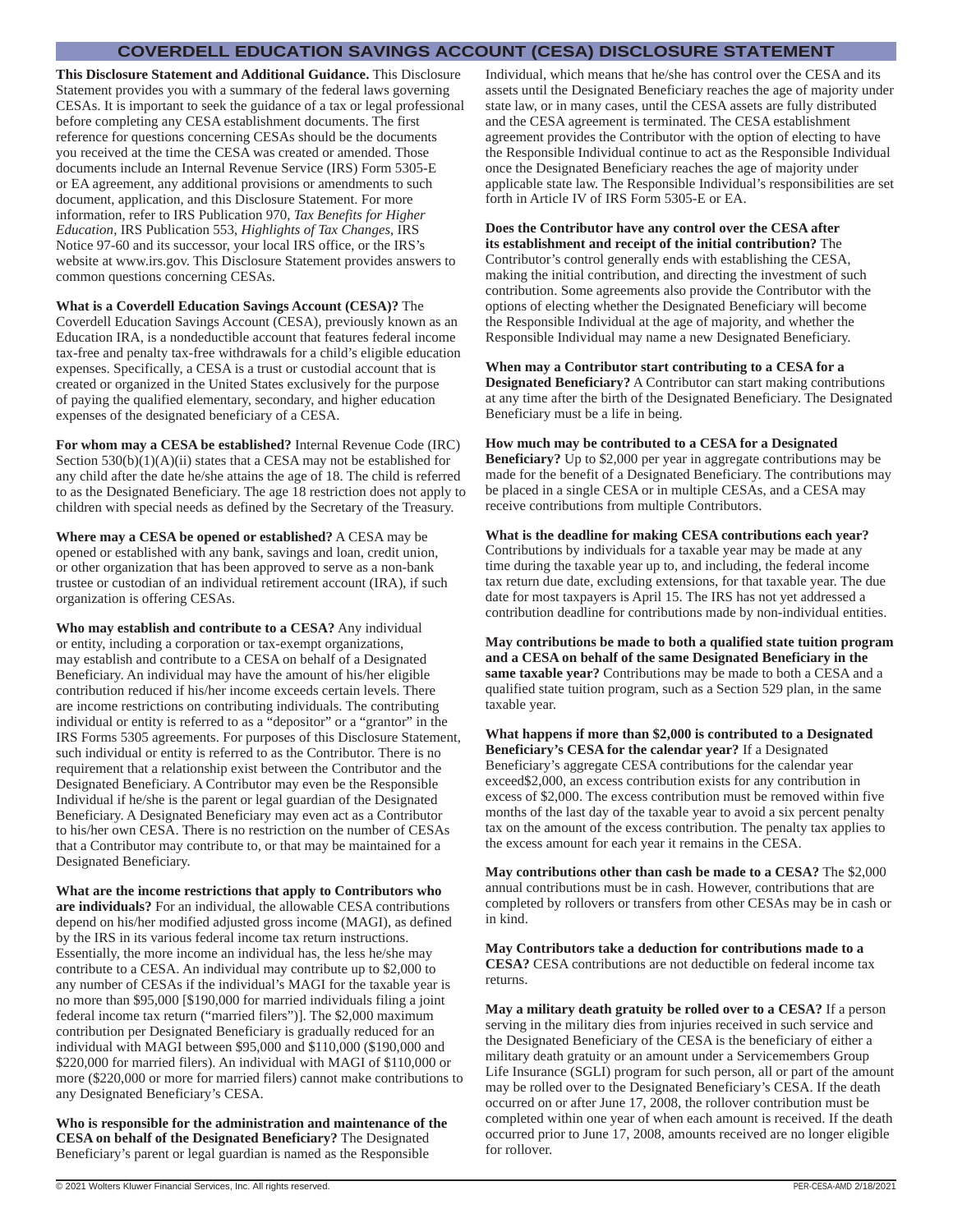#### **How are the CESA assets used to pay for qualified education**

**expenses?** The Responsible Individual may withdraw assets from the CESA to pay for qualified education expenses. The withdrawals are tax-free and penalty tax-free if the withdrawals are used for qualified education expenses. If the withdrawals are not used for such education expenses, the Designated Beneficiary is subject to income taxes and possibly penalty taxes.

**What are qualified education expenses?** Education expenses are defined differently for elementary and secondary education versus higher education. Qualified elementary and secondary education expenses include certain expenses incurred as a requirement of the Designated Beneficiary's enrollment or attendance at a public, private, or religious school offering kindergarten through grade 12, as determined by state law. The expenses include:

- a. tuition, fees, academic tutoring, books, supplies, and other equipment;
- b. special needs services in the case of a special needs beneficiary;
- c. room and board, uniforms, transportation, and supplemental items and services, including extended day programs, which are required or provided by the school in connection with enrollment or attendance; and
- d. purchase of any computer technology or equipment as defined in Internal Revenue Code Section 170(e)(6)(F)(i), Internet access and related services, if such technology, equipment, or services will be used by the Designated Beneficiary and his/her family during any of the years the Designated Beneficiary is in school, and excludes software designed for sports, games and hobbies, which is not predominantly educational in nature.

Qualified higher education expenses include certain expenses incurred as a requirement of the Designated Beneficiary's enrollment or attendance, either part-time or full-time, at an eligible educational institution. An eligible educational institution is any college, university, vocational school, or other postsecondary educational institution that is described in Section 481 of the Higher Education Act of 1965 (20 U.S.C. 1088) and, therefore, eligible to participate in the student aid programs administered by the Department of Education. The eligible institutions include virtually all accredited public, private, nonprofit, and proprietary postsecondary institutions. Qualified expenses include the following:

- a. tuition, fees, books, supplies, and equipment;
- b. amounts contributed to a qualified state tuition program;
- c. room and board, which is generally the institution's posted room and board charge, or expenses reasonably incurred for room and board for students living off-campus and not at home, for a Designated Beneficiary who is at least a half-time student at the institution.

**What happens when a designated beneficiary withdraws assets from a CESA to pay for college?** Generally, the withdrawal is tax-free to the Designated Beneficiary to the extent the amount of the withdrawal does not exceed the Designated Beneficiary's qualified education expenses. If the Designated Beneficiary withdraws an amount from a CESA and does not have any qualified education expenses during the taxable year, a portion of the distribution is taxable. The taxable portion is the portion that represents earnings that have accumulated tax-deferred in the CESA. The taxable portion of the distribution is also subject to a 10 percent additional penalty tax unless an exception applies.

#### **Is a distribution from a CESA taxable if the distribution is**

**contributed to another CESA?** Any amount distributed from a CESA and rolled over to another CESA for the benefit of the same Designated Beneficiary, or certain family members of the Designated Beneficiary, is not taxable. An amount is rolled over if it is paid to another CESA on a date within 60 days after the date of the distribution. Members of the Designated Beneficiary's family include the Designated Beneficiary's children and their descendants, siblings and their children, parents and grandparents, stepparents, and spouses of all the foregoing. A first cousin of the Designated Beneficiary is also considered a family member. The\$2,000 annual contribution limit does not apply to these rollover contributions.

**Rather than rolling over money from one CESA to another, may the Designated Beneficiary of the CESA be changed from one individual to another without triggering a tax?** The Designated Beneficiary may be changed to another individual if the terms of the governing documents used to create the CESA permit a change in designated beneficiaries, and the new Designated Beneficiary is a member of the previous Designated Beneficiary's family as previously defined in this document.

**What happens to the assets remaining in a CESA after the Designated Beneficiary finishes his/her education?** There are two options. The remaining CESA assets may be withdrawn for the Designated Beneficiary, and he/she will be subject to both income tax and the additional 10 percent tax on the portion of the distribution that represents earnings if he/she does not have any qualified education expenses in the same taxable year as the distribution. Alternatively, if the amount in the Designated Beneficiary's CESA is withdrawn and rolled over to another CESA for the benefit of a member of the Designated Beneficiary's family, the amount rolled over will not be taxable. All CESA assets must be distributed by the time a Designated Beneficiary attains age 30. Any assets remaining in a CESA at such time must be distributed within 30 days following the date of the Designated Beneficiary's 30th birthday. The age 30 restriction does not apply to Designated Beneficiaries with special needs.

**What happens if the Designated Beneficiary dies before CESA assets are totally distributed?** In the event the Designated Beneficiary dies before attaining age 30, any remaining CESA assets will be distributed or deemed distributed as of 30 days following the date of death. An exception to the distribution requirement exists if the designated death beneficiary is younger than age 30 at the time of death and is a member of the Designated Beneficiary's family. In such case, the designated death beneficiary will become the Designated Beneficiary of the CESA.

**May a Designated Beneficiary claim a Hope Scholarship Credit or Lifetime Learning Credit for the Designated Beneficiary's expenses in a taxable year in which he/she receives money from a CESA on a tax-free basis?** The Designated Beneficiary or his/her may claim a Hope Scholarship Credit or Lifetime Learning Credit for his/her expenses in a taxable year in which the Designated Beneficiary receives a CESA distribution on a tax-free basis if the Credit and CESA distribution are not used for the same expenses.

#### **IMPORTANT DISCLOSURES**

- **1. I acknowledge receipt of a fee schedule applicable to the maintenance of this account.**
- **2. I acknowledge receipt of the CESA Disclosure Statement included in this packet which explains that certain charges and penalties may apply to my CESA.**
- **3. To help the government fight the funding of terrorism and money laundering activities, federal law requires all financial institutions, including broker-dealers,**

**to obtain, verify and record information that identifies each person who opens an account. When I open an account, I understand that you will ask for my name, address, date of birth and other information that will allow you to identify me. You may also ask to see my drivers license or other identifying documents.**

**4. Cetera Investment Services may retain agents to perform services related to this agreement, including tax reporting services.**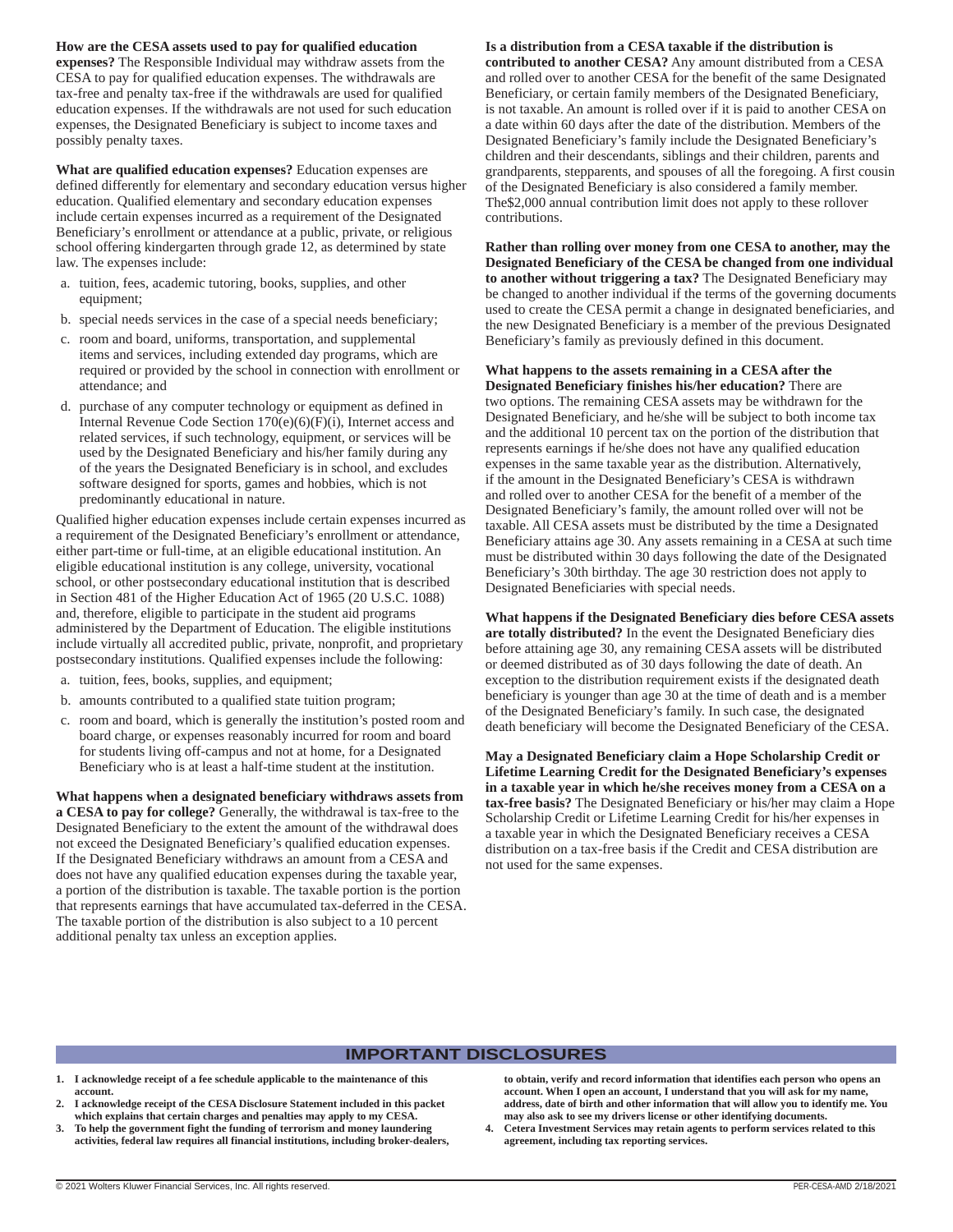

## DEPARTMENT OF THE TREASURY INTERNAL REVENUE SERVICE WASHINGTON, D.C. 20224

**TAX EXEMPT AND GOVERNMENT ENTITIES** DIVISION

**NOV 3 0 2012** 

Marcia S. Wagner, Esq. The Wagner Law Group 99 Summer Street, 13<sup>th</sup> Floor Boston, MA 02110

Re: Cetera Investment Services LLC

Dear Ms. Wagner:

Pursuant to provisions of a Power of Attorney and Declaration of Representative, or other proper authorization currently on file with the Internal Revenue Service. we are forwarding to you a copy of the Notice of Approval that was issued to your client, Cetera Investment Services LLC.

If you have any questions, please contact Darnell C. Hardy (Identification No. 1001492668) at (202) 283-9647.

Sincerely,

Carlton a. Waltons

Carlton A. Watkins, Manager **Employee Plans Technical Group 1** 

**Enclosure** Copy of Notice of Approval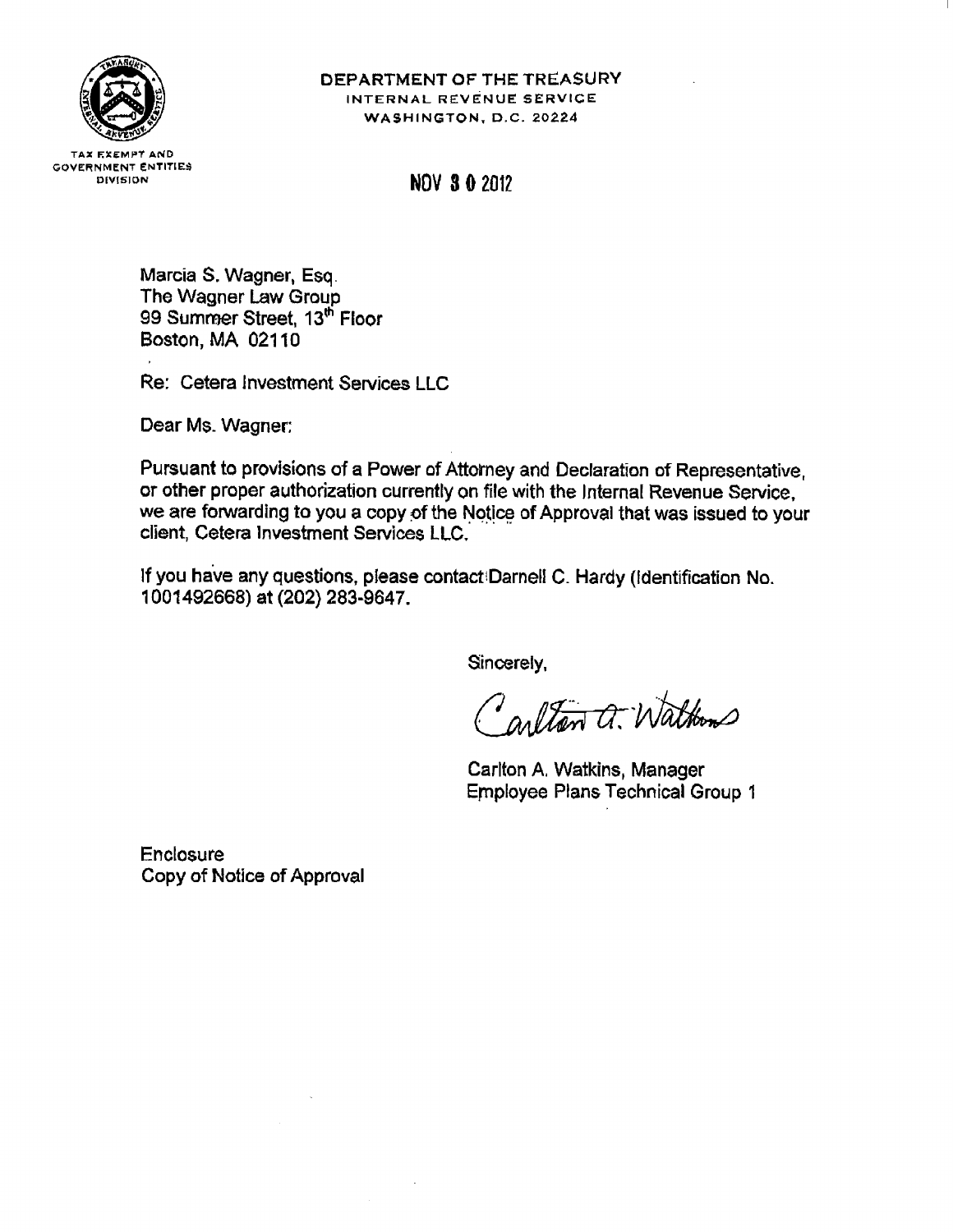

# DEPARTMENT OF THE TREASURY INTERNAL REVENUE SERVICE WASHINGTON, D.C. 20224

# **NOV 30 2012**

Cetera Investments Services LLC 400 First Street South St. Cloud, MN 56301

EIN Number: 41-148334

Ladies and Gentlemen:

In a letter dated October 1, 2012, as supplemented by information provided November 28 and 30, 2012, your authorized representative requested a written notice of approval that Cetera Investment Services LLC (the immediate successor to PrimeVest Financial Services, Inc.) may act as a passive nonbank custodian for plans qualified under section 401 and accounts described in section 403(b)(7), a passive nonbank trustee or nonbank custodian of individual retirement arrangements (IRAs) established under sections 408, 408A, and 530, and a passive nonbank custodian of eligible deferred compensation plans described in section 457(b).

Section 401(f)(1) of the Code provides that a custodial account shall be treated as a qualified trust under this section if such custodial account would, except for the fact it is not a trust, constitute a qualified trust under this section. Section 401(f)(2) provides that the custodian must be a bank (as defined in section 408(n)) or another person who demonstrates to the satisfaction of the Secretary that the manner in which such other person will hold the assets will be consistent with the requirements of section 401 of the Code. Section 401(f) also provides that in the case of a custodial account treated as a qualified trust, the person holding the assets of such account shall be treated as the trustee thereof.

Section 403(b)(7)(A) of the Code requires, in part, that for amounts paid by an employer to a custodial account to be treated as amounts contributed to an annuity contract for his employee, the custodial account must satisfy the requirements of section 401(f)(2). That section also requires, in order for the amounts paid by an employer to be treated as amounts contributed to an annuity contract for his employee, that the amounts are to be invested in regulated investment company stock to be held in the custodial account, and under the custodial account no such amounts may be paid or made available to any distributee before the employee dies, attains age 59 1/2, separates from service, becomes disabled (within the meaning of section  $72(m)(7)$ ), or in the case of contributions made pursuant to a salary reduction agreement (within the meaning of section 3121(a)(1)(D)), encounters financial hardship.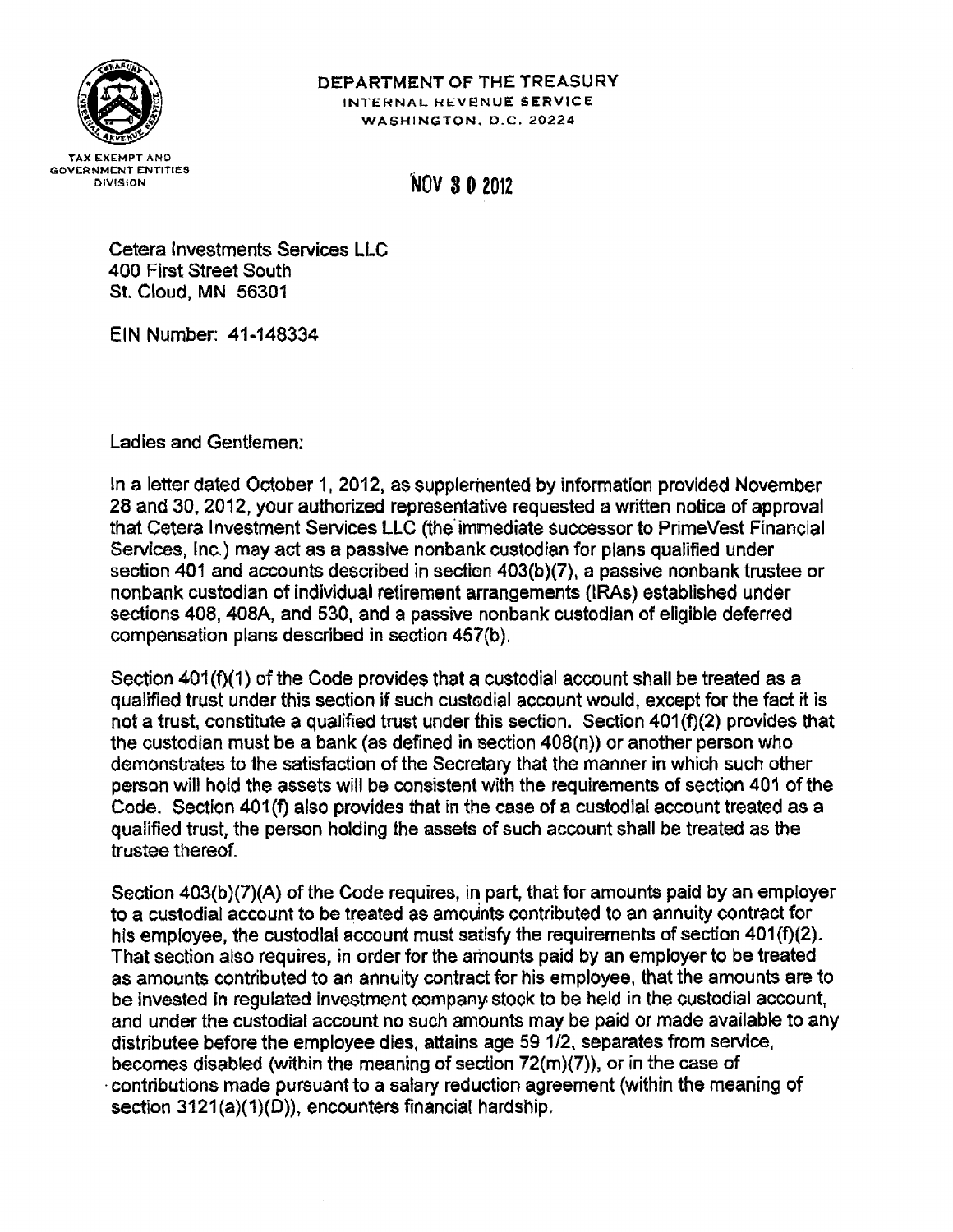Section 408(a)(2) of the Code requires that the trustee of an IRA be a bank (as defined in section 408(n) of the Code) or such other person who demonstrates to the satisfaction of the Secretary that the manner in which such other person will administer the IRA will be consistent with the requirements of section 408.

Section 408(h) of the Code provides that a custodial account shall be treated as a trust under this section if the assets of such account are held by a bank (as defined in subsection (n)) or another person who demonstrates to the satisfaction of the Secretary that the manner in which such other person will administer the account will be consistent with the requirements of this section, and if the custodial account would, except for the fact that it is not a trust, constitute an IRA described in subsection (a). Section 408(h) also provides that, in the case of a custodial account treated as a trust by reason of the preceding sentence, the custodian of such account shall be treated as the trustee thereof.

Section 408A of the Code provides, in general, that a Roth IRA shall be treated in the same manner as an individual retirement plan. Section 7701(a)(37)(A) defines an individual retirement plan as an individual retirement account described in section 408.

Section 530(b)(1)(B) of the Code (dealing with Coverdell education savings accounts) requires that the trustee of such an account be a bank (as defined in section  $408(n)$ ) or another person who demonstrates to the satisfaction of the Secretary that the manner in which that person will administer the trust will be consistent with the requirements of this section or who has so demonstrated with respect to any individual retirement plan.

Section 530(g) of the Code (dealing with Coverdell education savings accounts) provides that a custodial account shall be treated as a trust if the assets of such account are held by a bank (as defined in section 408(n)) or another person who demonstrates, to the satisfaction of the Secretary, that the manner in which he will administer the account will be consistent with the requirements of this section, and if the custodial account would, except for the fact that it is not a trust, constitute an account described in subsection (b)(1). For purposes of title 29, the Code, in the case of a custodial account treated as a trust by reason of the preceding sentence, the custodian of such account shall be treated as the trustee thereof.

Section VII of Notice 98-8, 1998-4 I.R.B. 6 (guidance relating to the requirements applicable to eligible deferred compensation plans described in section 457(b) of the Code), provides, in pertinent part, that for purposes of the trust requirements of section  $457(g)(1)$ , a custodial account will be treated as a trust if the custodian is a bank, as described in section 408(n), or a person who meets the nonbank trustee requirements of section VIII of this notice, and the account meets the requirements of section VI of this notice, other than the requirement that it be a trust. Section VIII provides that the custodian of a custodial account may be a person other than a bank only if the person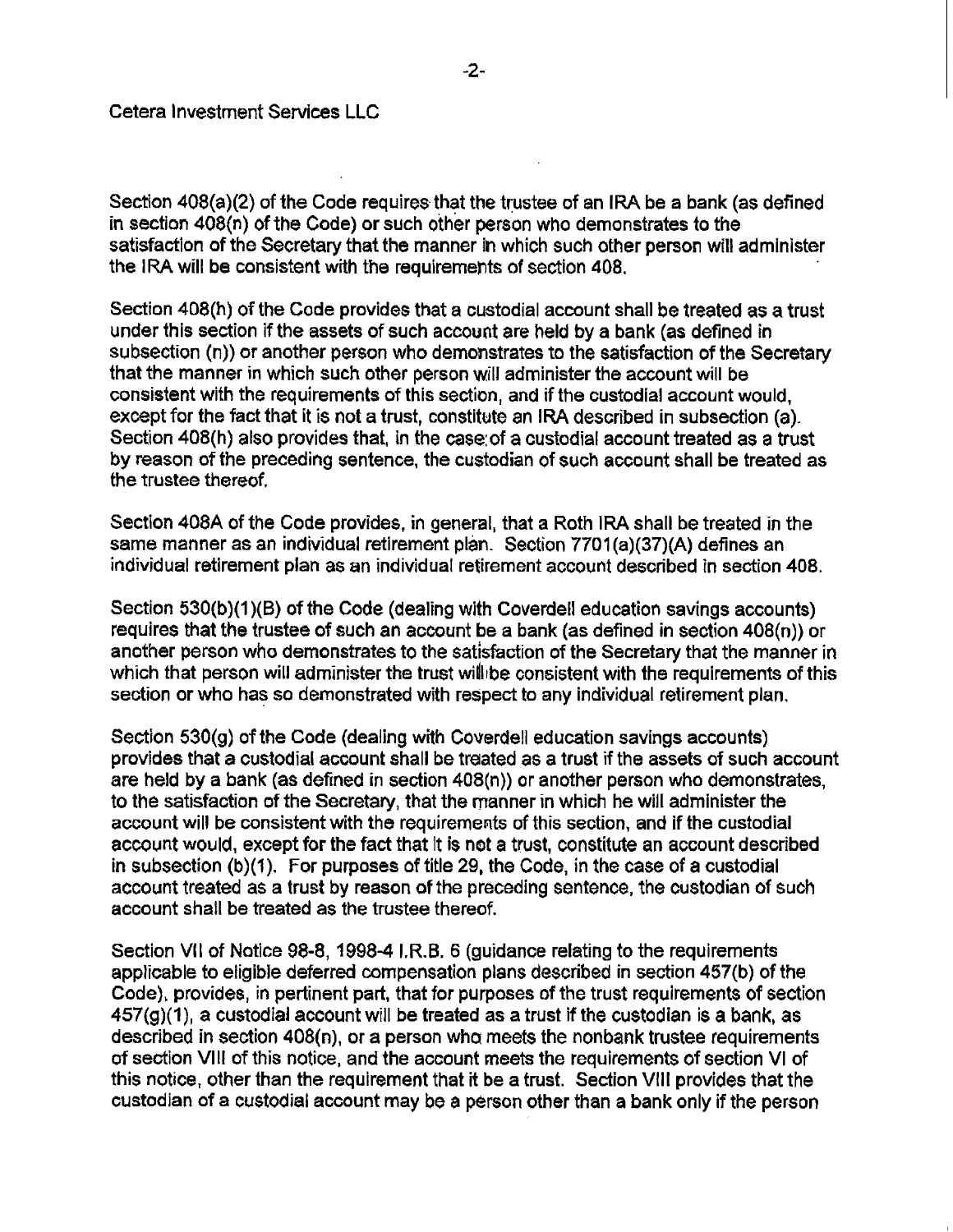demonstrates to the satisfaction of the Commissioner that the manner in which the person will administer the custodial account will be consistent with the requirements of section 457(g)(1) and (g)(3) of the Code. To do so, the person must demonstrate that the requirements of paragraphs (2)-(6) of section 1.408-2(e) of the regulations relating to nonbank trustees will be met.

Section 1.408-2(e) of the regulations contain the requirements that such other person must comply with in order to act as trustee or custodian, for purposes of sections 220. 401(f), 403(b)(7), 408(a)(2), 408(h), 408A, 457(b) and 530 of the Code. One of the requirements of section 1.408-2(e) states that such person must file a written application with the Commissioner of the Internal Revenue Service demonstrating, as set forth in that section, its ability to act as a trustee or custodian.

Based on all the information submitted to this office and all the representations made in the application, we have concluded that Cetera Investment Services LLC meets the requirements of section 1.408-2(e) of the regulations and, therefore, is approved to act as a passive nonbank custodian for plans qualified under section 401 and accounts described in section 403(b)(7), a passive nonbank trustee or nonbank custodian of individual retirement arrangements (IRAs) established under sections 408, 408A, and 530, and a passive nonbank custodian of eligible deferred compensation plans described in section 457(b).

This letter authorizes Cetera Investment Services LLC to act as a passive nonbank trustee or custodian. When Cetera Investment Services LLC acts as a passive nonbank trustee or custodian (within the meaning of section 1.408-2(e)(6)(i)(A) of the regulations), it is authorized only to acquire and hold particular investments specified by the trust instrument or custodial agreement. It may not act as a passive trustee or custodian if under the written trust instrument or custodial agreement it has discretion to direct investments of the trust (or custodial) funds.

This letter while authorizing Cetera Investment Services LLC to act as a trustee or custodian does not authorize it to pool accounts in a common investment fund (other than a mutual fund) within the meaning of section  $1.408-2(e)(5)(111)(C)$  of the regulations. Cetera Investment Services LLC may not act as a trustee or custodian unless it undertakes to act only under trust instruments or custodial agreements that contain a provision to the effect that the grantor is to substitute another trustee or custodian upon notification by the Commissioner that such substitution is required because Cetera Investment Services LLC has failed to comply with the requirements of section 1.408-2(e) of the regulations or is not keeping such records, or making such returns or rendering such statements as are required by forms or regulations. For example, one such form is Form 990-T for IRAs that have \$1000 or more of unrelated business taxable income that is subject to tax by section 511(b)(1) of the Code.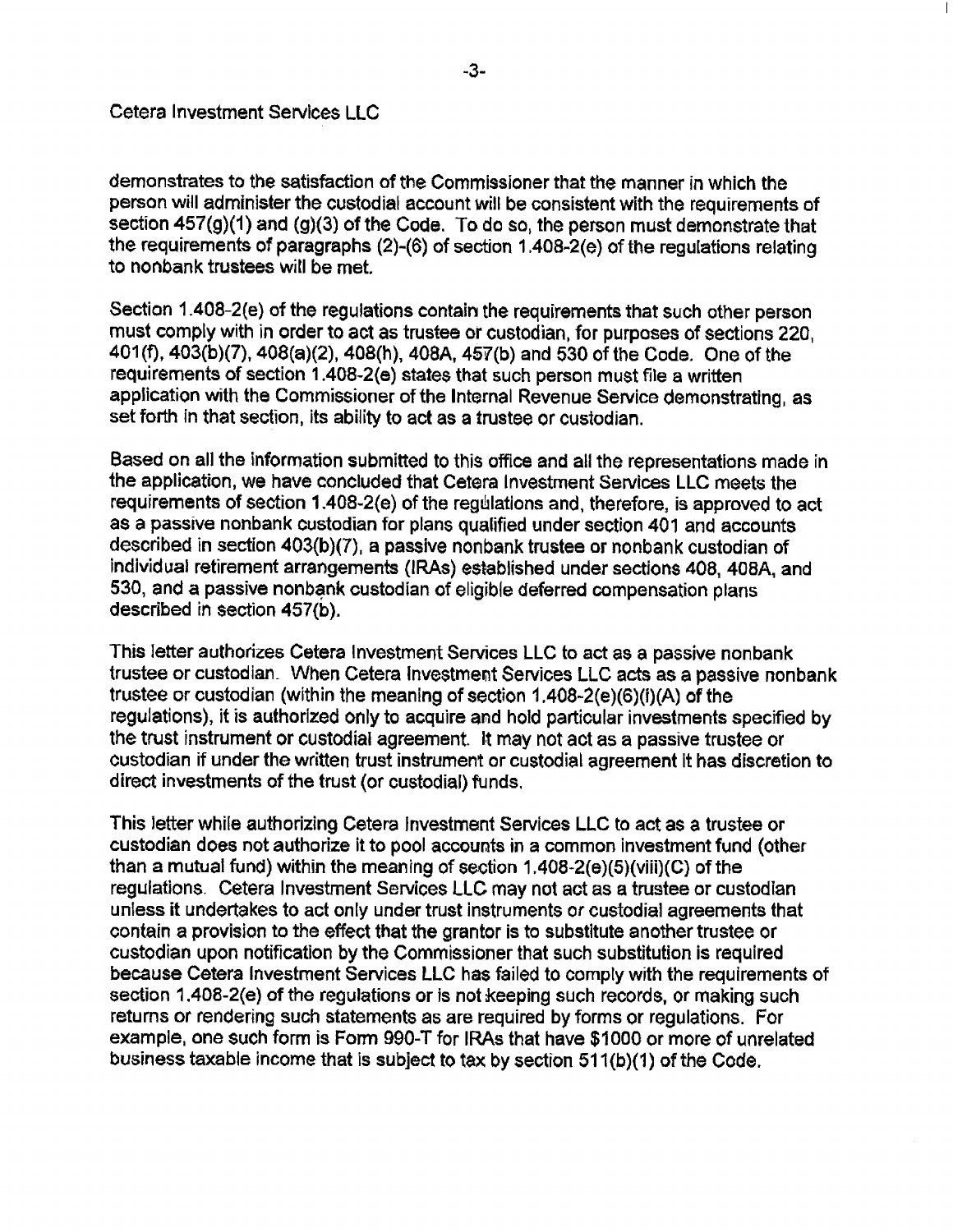Cetera Investment Services LLC is required to notify the Internal Revenue Service Commissioner, TE/GE, Attn: T:EP:RA, P.O. Box 27063, McPherson Station, Washington, D.C. 20038, in writing, of any change which affects the continuing accuracy of any representations made in its application. Further, the continued approval of Cetera Investment Services LLC to act as a passive nonbank custodian for plans qualified under section 401 and accounts described in section 403(b)(7), a passive nonbank trustee or nonbank custodian of individual retirement arrangements (IRAs) established under sections 408, 408A, and 530, and a passive nonbank custodian of eligible deferred compensation plans described in section 457(b) is contingent upon the continued satisfaction of the criteria set forth in section 1.408-2(e) of the regulations.

This Notice of Approval is not transferable to any other entity. An entity that is a member of a controlled group of corporations, within the meaning of section 1563(a) of the Code, may not rely on an approval letter issued to another member of the same controlled group. Furthermore, any entity that goes through an acquisition, merger, consolidation or other type of reorganization may not necessarily be able to rely on the approval letter issued to such entity prior to the acquisition, merger, consolidation or other type of reorganization. Such entity may have to apply for a new notice of approval in accordance with section 1.408-2(e) of the regulations.

This Notice of Approval constitutes a notice that Cetera Investment Services LLC may act as a passive nonbank trustee or custodian for plans qualified under section 401 and accounts described in section 403(b)(7), a passive nonbank trustee or nonbank custodian of individual retirement arrangements (IRAs) established under sections 408, 408A, and 530, and a passive nonbank trustee or custodian of eligible deferred compensation plans described in section 457(b) and does not bear upon its capacity to act as a trustee or custodian under any other applicable law. This is not an endorsement of any investment. The Internal Revenue Service does not review or approve investments or recommend retirement plans.

This Notice of Approval is effective as of the date of this letter and will remain in effect until withdrawn by Cetera Investment Services LLC or revoked by the Service. This notice of approval does not authorize Cetera Investment Services LLC to accept any fiduciary account before this notice becomes effective.

In accordance with the power of attorney on file in this office, a copy of this letter is being sent to your authorized representatives.